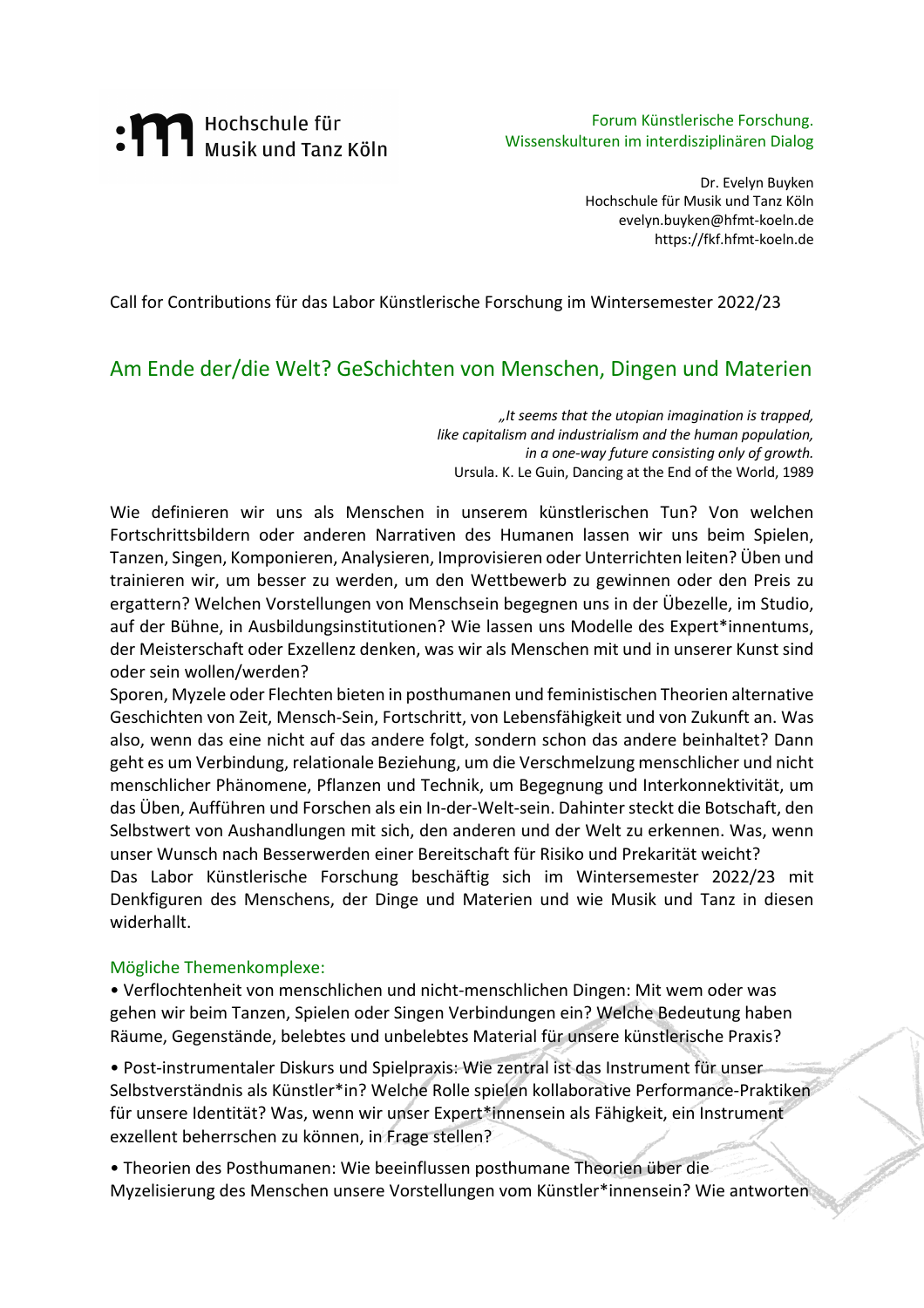posthumane Diskurse auf gegenwärtige politische Krisen und Kriege? Und welche Rolle spielt darin die Kunst?

• Geschichten des Menschenseins in den Künsten: Welche Narrative über das Menschsein und Metamorphosen des Menschen sind in Tanz- und Musikgeschichte entstanden und woran orientieren wir uns heute?

• Robotik, Cyberart und Mensch-Maschinen: Wie werden Transformationen des Menschen in der Neuen Musik, in experimentellen Aufführungsformaten, digitaler Kunstpraxis oder Elektronischer Musik verhandelt?

## **Wie es geht...**

Dieser Call richtet sich an alle Lehrenden der HfMT Köln und ist eine Einladung, das hochschulweite Netzwerk "Labor Künstlerische Forschung" durch einen eigenen Beitrag mitzugestalten. Hierfür gibt es zwei Optionen:

## **Option 1** *(insbesondere für alle, die in der wissenschaftlichen, künstlerischwissenschaftlichen, didaktischen Lehre tätig sind):*

Ihr könnt eine eurer Lehrveranstaltungen (ein Seminar, eine Vorlesung, eine Workshop-Reihe o.ä.) inhaltlich am Labor andocken. Wir werden uns zwei Mal im Semester (zu Beginn und zum Schluss) treffen, um die inhaltlichen Verknüpfungen vorzustellen und darüber ins Gespräch zu kommen. Das "Plenum" im Oktober 2022 ist die Auftaktveranstaltung des "Labors Künstlerische Forschung", in der sich alle beteiligten Lehrenden mit ihren Themen vorstellen und sich die Studierenden untereinander vernetzen können. Im Rahmen des "Forums" am 3. Februar 2023 werden die Ergebnisse dieser Veranstaltung im Rahmen einer Open Stage präsentiert. Im Vorlesungsverzeichnis wird die jeweilige Veranstaltung an der regulären Stelle in den entsprechenden Fachbereichen aufgeführt und vermerkt, dass diese Lehrveranstaltung zum hochschulweiten "Labor Künstlerische Forschung" gehört.

# **Option 2** *(insbesondere für alle, die in der künstlerischen, künstlerischvermittelnden Lehre tätig sind)*:

Innerhalb des "Labors Künstlerische Forschung" bündelt das Ring-Labor Einzelbeiträge (Workshops, open classes, Übelabore o.ä.) verschiedener Dozentinnen und Dozenten der HfMT Köln. Hier haben Lehrende die Möglichkeit, einmalig und unkompliziert ihre künstlerische Praxis in Anlehnung an das Labor-Thema vorzustellen und einer interessierten Hochschulöffentlichkeit zugänglich zu machen. Alle eingereichten Angebote werden dann in Absprache mit den beteiligten Lehrenden terminlich koordiniert und ebenfalls über den Flyer beworben. Je nach Umfang der eingereichten Beiträge können Studierende durch die Teilnahme an allen Angeboten Credits erlangen.

Bitte schicken Sie/schickt euer Angebot (**mit Titel und einem kurzen Beschreibungstext**) bis zum 30. Juni 2022 an Evelyn Buyken (evelyn.buyken@hfmt-koeln.de).

### Save the date

Forum Künstlerische Forschung // 03. Februar 2023 // Kammermusiksaal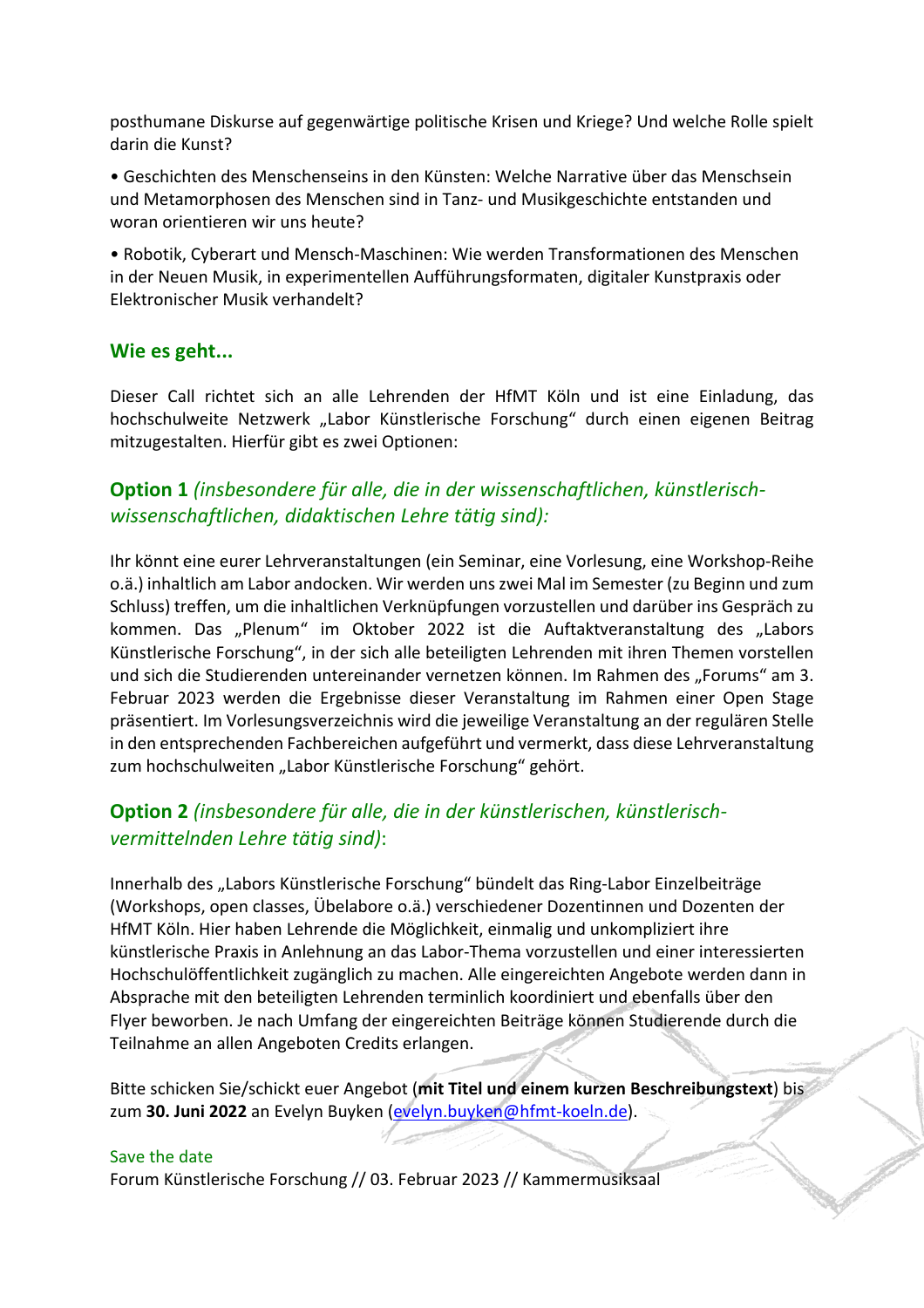# : **M** Hochschule für<br>Musik und Tanz Köln

Forum Künstlerische Forschung. Wissenskulturen im interdisziplinären Dialog

> Dr. Evelyn Buyken Hochschule für Musik und Tanz Köln evelyn.buyken@hfmt-koeln.de https://fkf.hfmt-koeln.de

Call for Contributions for the Artistic Research Laboratory in winter semester 2022/23

## At the End (of) the World? Stories and Layers of Humans, Things and Matters

*"It seems that the utopian imagination is trapped, like capitalism and industrialism and the human population, in a one-way future consisting only of growth.*  Ursula. K. Le Guin, Dancing at the End of the World, 1989

How do we define ourselves as human beings in our artistic practice? What notions of progress or other narratives of the human are we guided by when we play, dance, sing, compose, analyze, improvise, or teach? Do we practice and train to get better, to win the competition or grab the prize? What notions of being human do we encounter in the practice cell, in the studio, on stage, in educational institutions? How do models of expertise, mastery, or excellence make us think about what we are or want to be as human beings with and in our art?

In posthuman and feminist theories spores, mycelia or lichens offer alternative histories of time, of being human, of progress, of viability and of the future. So what if one does not follow the other, but already contains the other? Then it is about connection, relational relationship, the merging of human and non-human phenomena, plants and technology, encounter and interconnectivity, practicing, performing and researching as being-in-theworld. Behind this is the message of recognizing the self-worth of negotiating with oneself, others, and the world. What if our desire to get better gives way to a willingness for risk and precarity?

In the winter semester of 2022/23, the Artistic Research Laboratory will explore figures of thought about humans, things and matter, and how music and dance echo these.

### Possible thematic complexes:

• Interconnectedness of human and non-human things: With whom or what do we form connections when we dance, play, or sing? What is the significance of spaces, objects, human and non-human material for our artistic practice?

• Post-instrumental discourse and performance practice: How central is the instrument to our self-understanding as artists? What role do collaborative performance practices play in our identity? What if we question our expertness as the ability to be excellent at an instrument?

• Theories of the posthuman: How do posthuman theories about the mycelization of the human influence our notions of being an artist? How do posthuman discourses respond to contemporary crises and wars? And what role does art play in them?